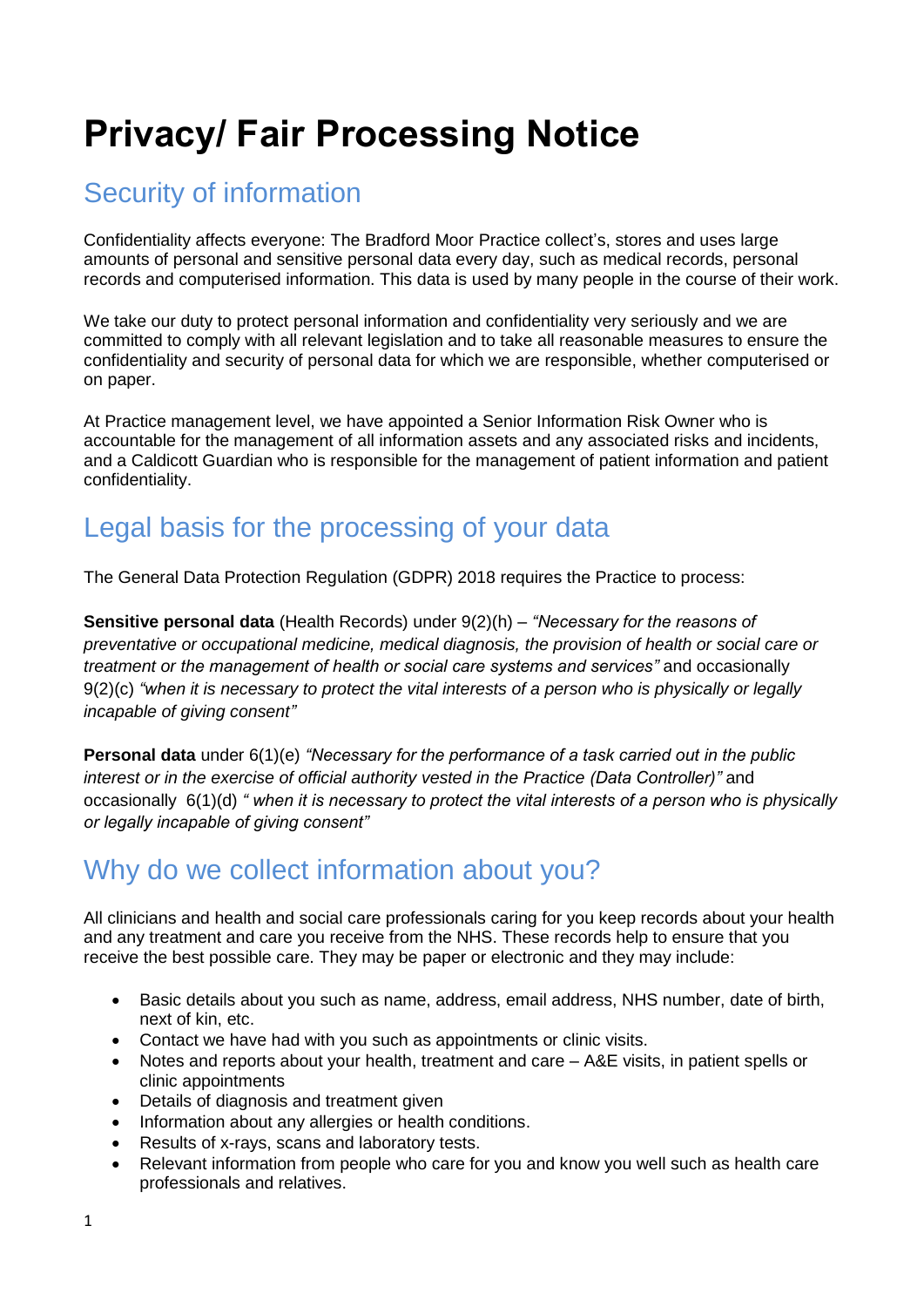It is essential that your details are accurate and up to date. Always check that your personal details are correct when you visit us and please inform us of any changes to your contact detail as soon as possible. This reduces the risk of you not receiving important correspondence.

By providing the Practice with contact details, patients are agreeing to the Practice using those channels to communicate with them about their healthcare, i.e. by letter (postal address), by voice mail or voice message (telephone or mobile number), by text message (mobile number) or by email (email address).

### How your personal information is used

In general your records are used to direct, manage and deliver the care you receive to ensure that:

- The doctors, nurses and other health or social care professionals involved in your care have accurate and up to date information to assess your health and decide on the most appropriate care for you.
- Health or social care professionals have the information they need to be able to assess and improve the quality and type of care you receive.
- Your concerns can be properly investigated if a complaint is raised.
- Appropriate information is available if you see another clinician, or are referred to a specialist or another part of the NHS or social care.

### The Care Record

The Health Care Record is a shared system that allows Health or social care professionals to appropriately access the most up-to-date and accurate information about patients to deliver the best possible care.

# The NHS Care Record Guarantee

The Care Record Guarantee is our commitment that we will use records about you in ways that respect your rights and promote your health and wellbeing. Copies of the full document can be obtained from:

[Information governance for Summary Care Records \(SCR\) -](https://digital.nhs.uk/services/summary-care-records-scr/information-governance-for-scr) NHS Digital

### The Records Management Code of Practice

This Records Management Code of Practice for Health and Social Care 2016 is a guide for the NHS to use in relation to the practice of managing records. It is relevant to organisations who work within, or under contract to NHS organisations in England. This also includes public health functions in Local Authorities and Adult Social Care where there is joint care provided within the NHS.

The Code is based on current legal requirements and professional best practice. It will help organisations to implement the recommendations of the Mid Staffordshire NHS Foundation Practice Public Inquiry relating to records management and transparency.

[https://www.gov.uk/government/publications/records-management-code-of-practice-for-health-and](https://www.gov.uk/government/publications/records-management-code-of-practice-for-health-and-social-care)[social-care](https://www.gov.uk/government/publications/records-management-code-of-practice-for-health-and-social-care)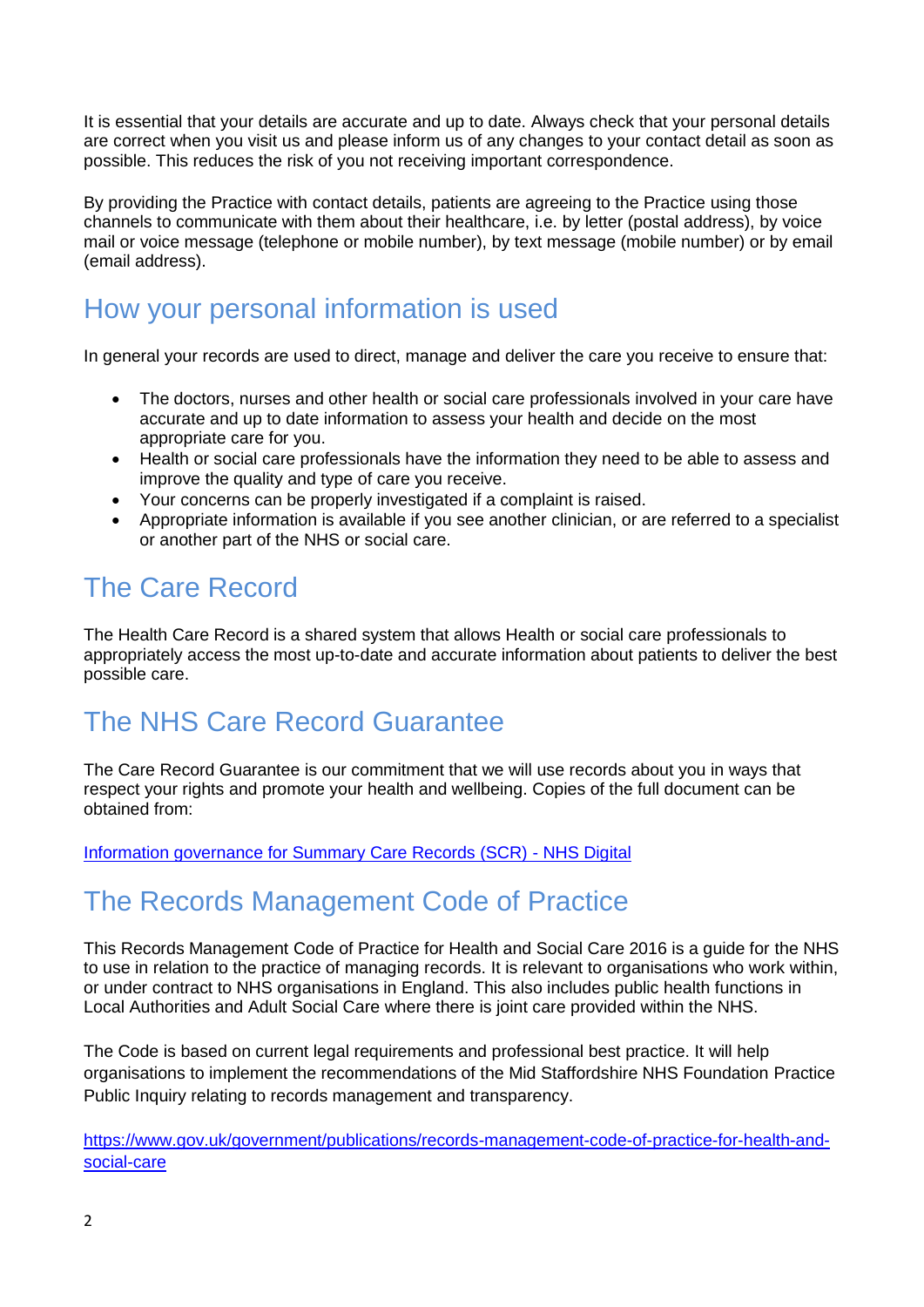### How long health records are retained

All patient records are destroyed in accordance with the NHS Records Management Code of Practice retention schedules, which sets out the appropriate length of time each type of NHS records is retained. [https://digital.nhs.uk/records-management-code-of-practice-for-health-and](https://digital.nhs.uk/records-management-code-of-practice-for-health-and-social-care-2016)[social-care-2016](https://digital.nhs.uk/records-management-code-of-practice-for-health-and-social-care-2016)

The Practice does not keep patient records for longer than necessary and all records are destroyed confidentially once their retention period has been met, and the Practice has made the decision that the records are no longer required.

### When do we share information about you?

We share information about you with others directly involved in your care; and also and also share more limited information for indirect care purposes, both of which are described below:

Everyone working within the NHS has a legal duty to keep information about you confidential. Similarly, anyone who receives information from us also has a legal duty to keep it confidential.

### **Direct Care Purposes**

- Other NHS Practices and hospitals that are involved in your care.
- NHS Digital and other NHS bodies.
- General Practitioners (GPs).
- Ambulance Services.

You may be receiving care from other people as well as the NHS, for example Social Care Services. We may need to share some information about you with them so we can all work together for your benefit if they have a genuine need for it or we have your permission. Therefore, we may also share your information, subject to strict agreement about how it will be used, with:

- Social Care Services.
- **Education Services**
- Local Authorities.
- Voluntary and private sector providers working with the NHS.

We will not disclose your information to any other third parties without your permission unless there are exceptional circumstances, such as if the health and safety of others is at risk or if the law requires us to pass on information.

### **Indirect Care Purposes:**

We also use information we hold about you to:

- Review the care we provide to ensure it is of the highest standard and quality
- Ensure our services can meet patient needs in the future
- Investigate patient queries, complaints and legal claims
- Ensure the hospital receives payment for the care you receive
- Prepare statistics regarding NHS performance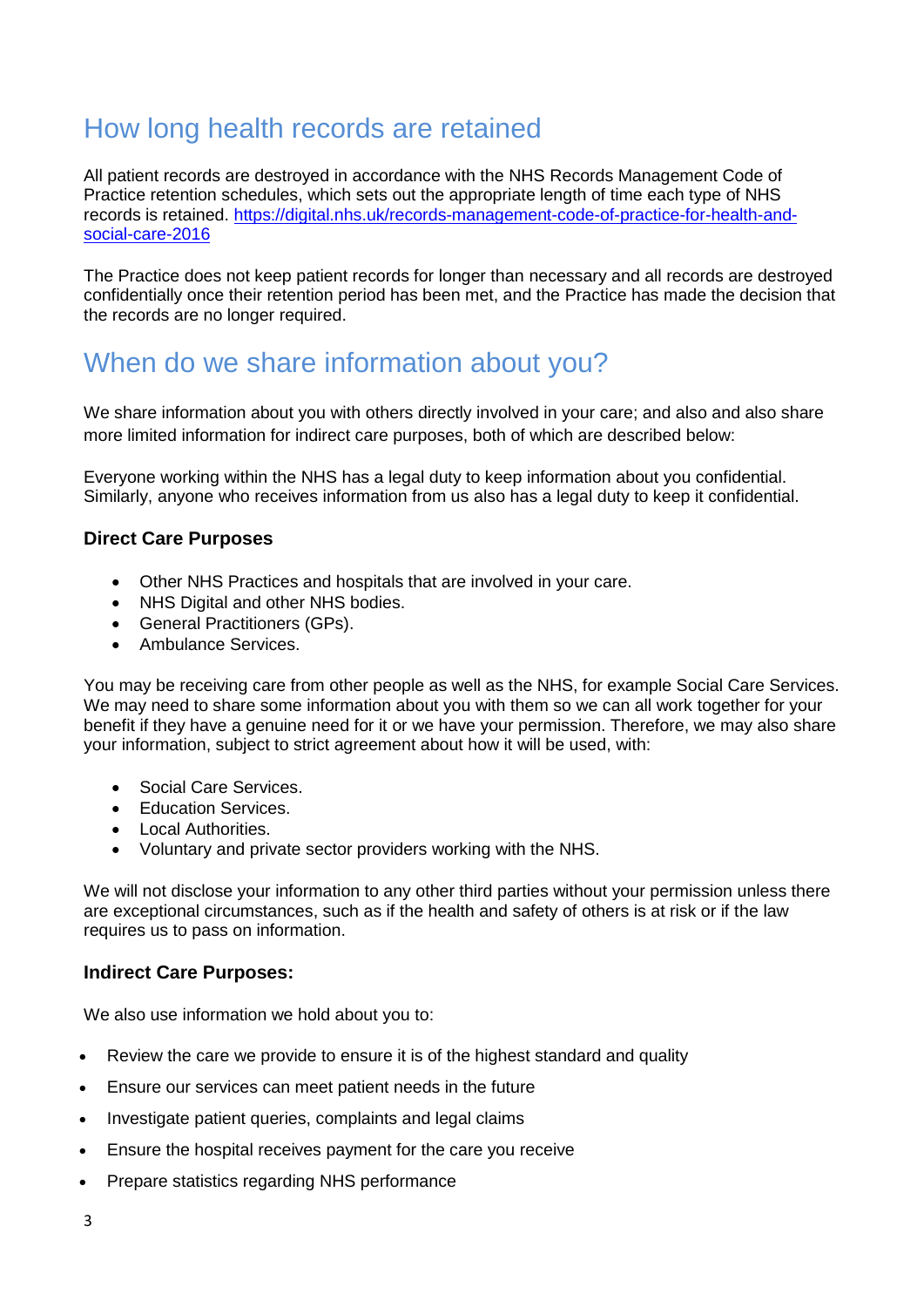- Audit NHS accounts and services
- Undertake heath research and development (with your consent you may choose whether or not to be involved)
- Help train and educate healthcare professionals

Nationally there are strict controls on how your information is used for these purposes. These control whether your information has to be de-identified first and with whom we may share identifiable information. You can find out more about these purposes, which are also known as secondary uses, on the NHS England and NHS Digital's websites:

- <https://www.england.nhs.uk/>
- <https://digital.nhs.uk/>

### When other people need information about you

Everyone working in Health and Social Care has a legal duty to keep information about you confidential and anyone who receives information from us is also under a legal duty to keep it confidential.

From time to time we may need to share information with other professionals and services concerned in your care. This may be for instance, when your healthcare professional needs to discuss your case with other professionals (who do not work for the Practice) in order to plan your care. We do this in order to provide the most appropriate treatment and support for you and your carers, or when the welfare of other people is involved. We will only share information in this way if we have your permission and it is considered necessary.

There may be other circumstances when we must share information with other agencies. In these rare circumstances we are not required to seek your consent.

Examples of this are:

- If there is a concern that you are putting yourself at risk of serious harm
- If there is a concern that you are putting another person at risk of serious harm
- If there is a concern that you are putting a child at risk of harm
- If we have been instructed to do so by a court
- If the information is essential for the investigation of a serious crime
- If you are subject to the Mental Health Act (1983), there are circumstances in which your 'nearest relative' must receive information even if you object
- If your information falls within a category that needs to be notified for public health or other legal reasons, e.g. Certain infectious diseases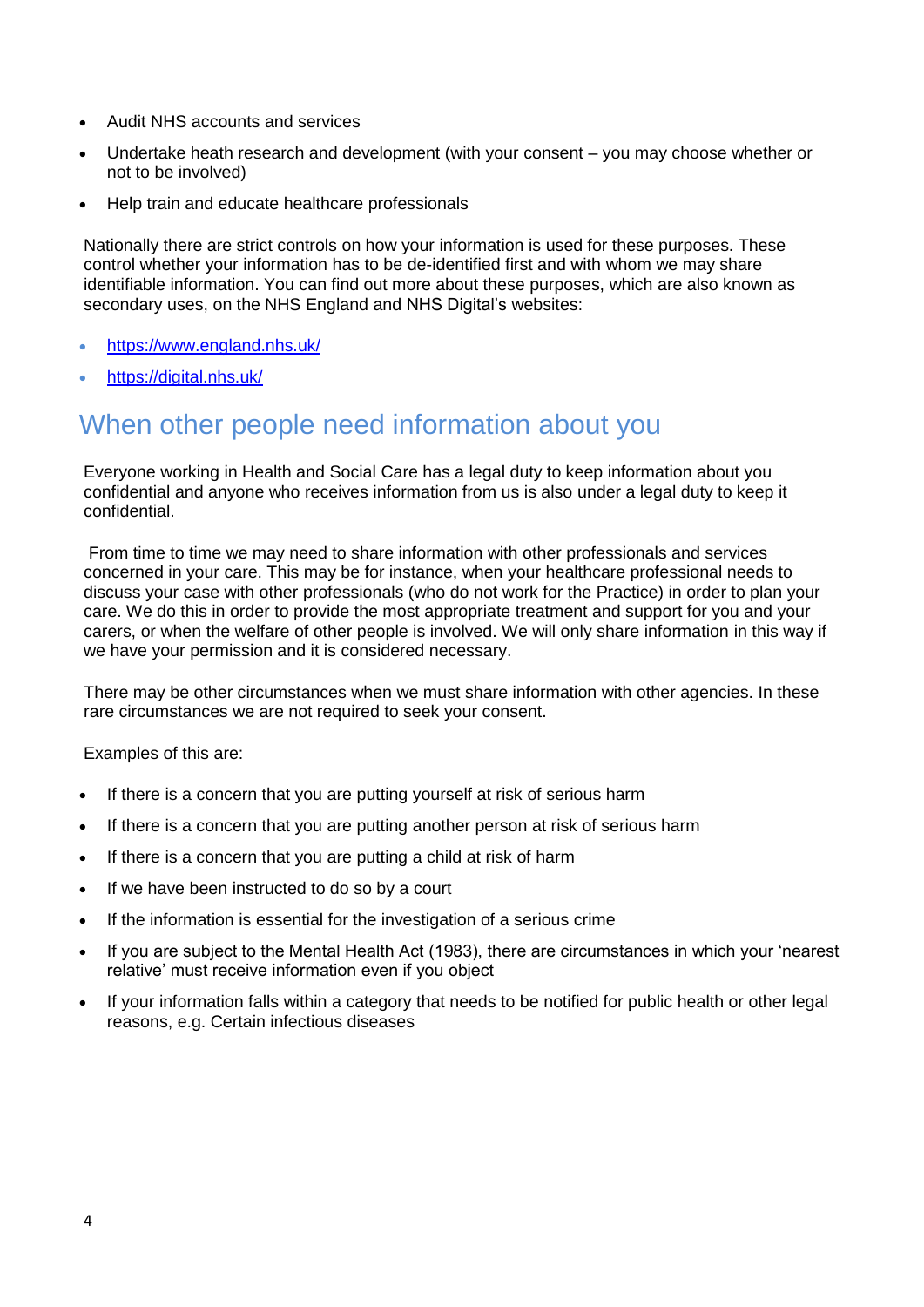# Other ways in which we use your information

### **Call recording**

Telephone calls to the Practice are routinely recorded for the following purposes:

- To make sure that staff act in compliance with Practice procedures.
- To ensure quality control.
- Training, monitoring and service improvement
- To prevent crime, misuse and to protect staff

### Data subjects rights

### **Under the Data Protection Act - 6<sup>th</sup> Principle:**

- a right of access to a copy of their personal data;
- a right to object to processing that is likely to cause or is causing damage or distress;
- a right to object to decisions being taken by automated means;
- a right in certain circumstances to have inaccurate personal data rectified, blocked, erased or destroyed; and
- a right to claim compensation for damages caused by a breach of the Act

### **Under the General Data Protection Regulation (GDPR)**

- a right to confirmation that their personal data is being processed and access to a copy of that data which in most cases will be Free of Charge and will be available within 1 month (which can be extended to two months in some circumstances)
- Who that data has or will be disclosed to:
- The period of time the data will be stored for
- a right in certain circumstances to have inaccurate personal data rectified, blocked, erased or destroyed;
- Data Portability data provided electronically in a commonly used format
- The right to be forgotten and erasure of data does not apply to an individual's health record or for public health purposes
- The right to lodge a complaint with a supervising authority (see Raising a concern page 7)

### Your right to object

You have the right to restrict how and with whom we share information in your records that identifies you. If you object to us sharing your information we will record this explicitly within your records so that all healthcare professionals and staff involved with your care are aware of your decision. If you choose not to allow us to share your information with other health or social care professionals involved with your care, it may make the provision of treatment or care more difficult or unavailable.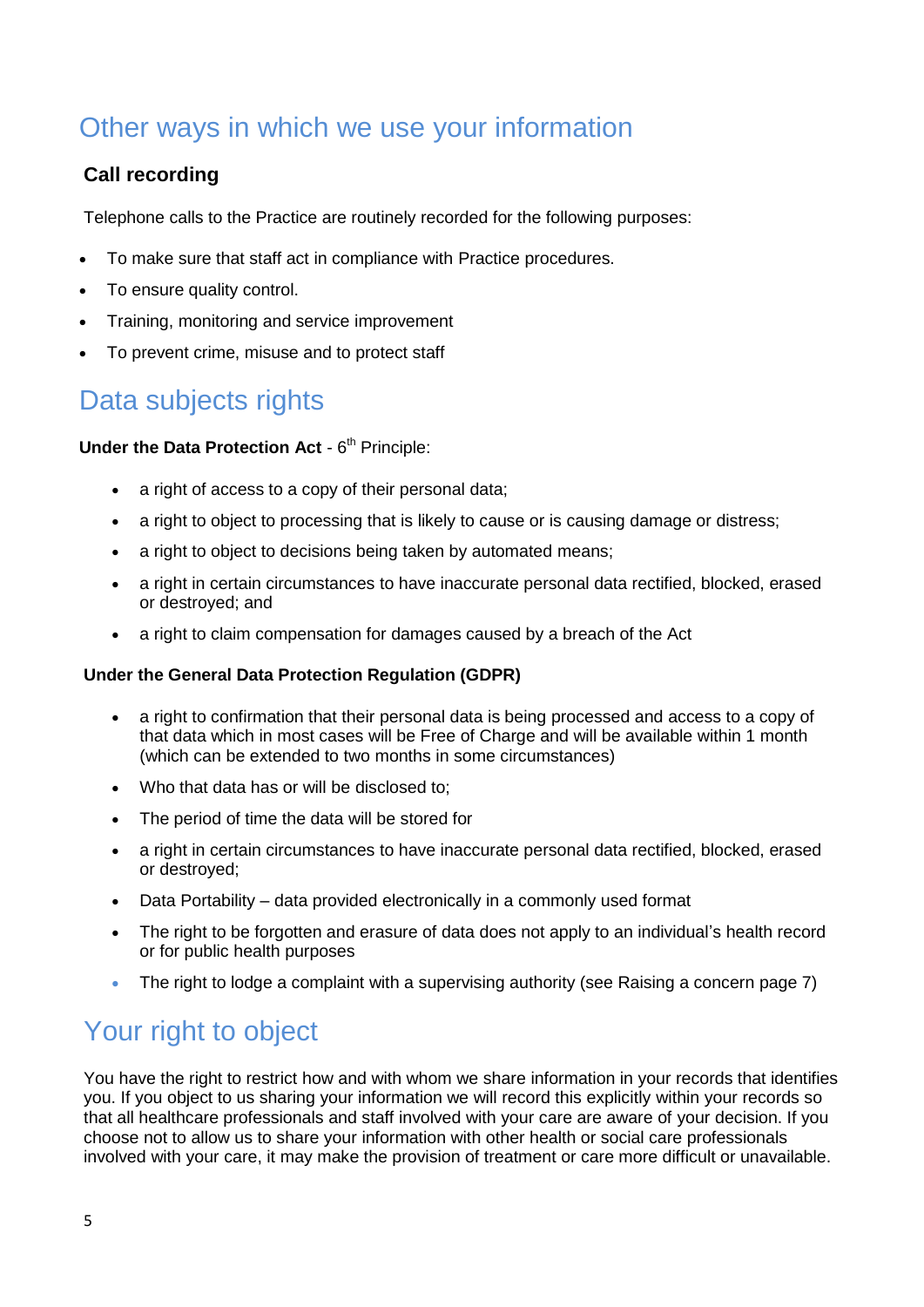Please discuss any concerns with the clinician treating you so that you are aware of any potential impact. You can also change your mind at any time about a disclosure decision.

### Refusing or withdrawing consent

The possible consequences of refusing consent will be fully explained to the patient at the time, and could include delays in receiving care.

In those instances where the legal basis for sharing of confidential personal information relies on the patient's explicit or implied consent, then the patient has the right at any time to refuse their consent to the information sharing, or to withdraw their consent previously given.

In instances where the legal basis for sharing information without consent relies on HRA CAG authorisation under Section 251 of the NHS Act 2006, then the patient has the right to register their objection to the disclosure, and the Practice is obliged to respect that objection.

In instances where the legal basis for sharing information relies on a statutory duty/power, then the patient cannot refuse or withdraw consent for the disclosure.

### SMS text messaging

When attending the Practice for an appointment or a procedure you may be asked to confirm that the Practice has an accurate contact number and mobile telephone number for you. This can be used to provide appointment details via SMS text messages and automated calls to advise you of appointment times.

# Surveillance Cameras (CCTV)

We employ surveillance cameras (CCTV) on and around our sites in order to:

- protect staff, patients, visitors and Practice property
- apprehend and prosecute offenders, and provide evidence to take criminal or civil court action
- provide a deterrent effect and reduce unlawful activity
- help provide a safer environment for our staff
- assist in traffic management and car parking schemes
- monitor operational and safety related incidents
- help to provide improved services, for example by enabling staff to see patients and visitors requiring assistance
- assist with the verification of claims

You have a right to make a Subject Access Request of surveillance information recorded of yourself and ask for a copy of it. Requests should be directed to the address below and you will need to provide further details as contained in the section 'How you can access your records'. The details you provide must contain sufficient information to identify you and assist us in finding the images on our systems.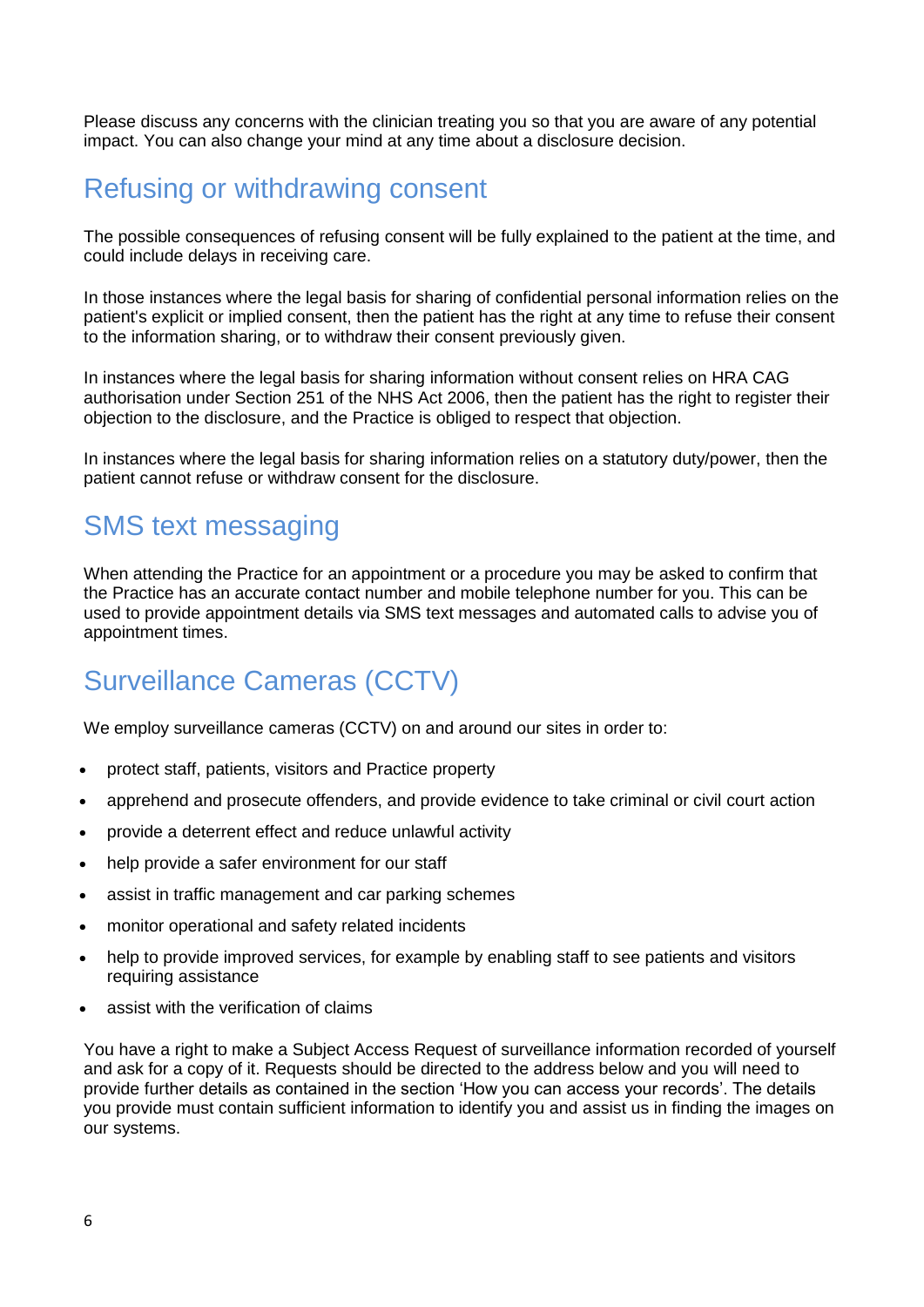We reserve the right to withhold information where permissible by the General Data Protection Regulation (GDPR) 2018 and we will only retain surveillance data for a reasonable period or as long as is required by law. In certain circumstances (high profile investigations, serious or criminal incidents) we may need to disclose CCTV data for legal reasons. When this is done there is a requirement for the organisation that has received the images to adhere to the GDPR.

### How you can access your records

The GDPR 2018 gives you a right to access the information we hold about you on our records. Requests must be made in writing to the Access to Health Records Department. The Practice will provide your information to you within one month (this can be extended dependent on the complexity of the request) from receipt of your application:

- A completed application form, containing adequate supporting information (such as your full name, address, date of birth, NHS number, etc.) to enable us to verify your identity and locate your records.
- Information will be provided free of charge except where requests are unfounded or excessive, in particular repeat requests then the Practice may either charge a reasonable fee or refuse to act on the request.

Write to:

The Access to Records Department **Barkerend Health Centre Daffodil Building BRADFORD West Yorkshire BD3 8QH**

### Data controller

The Data Controller responsible for keeping your information confidential is:

**Barkerend Health Centre Daffodil Building BRADFORD West Yorkshire BD3 8QH**

Data Protection Officer Contact: Rachael Nicholson@Bradford.nhs.uk

### Raising a concern

Patients who have a concern about any aspect of their care or treatment at this Practice, or about the way their records have been managed, should contact the [Patient Advice& Liaison Service](http://www.gwh.nhs.uk/patients-and-visitors/patient-advice-and-liaison-service-(pals)/)  [\(PALS\).](http://www.gwh.nhs.uk/patients-and-visitors/patient-advice-and-liaison-service-(pals)/)

If you have any concerns about how we handle your information you have a right to complain to the Information Commissioners Office about it.